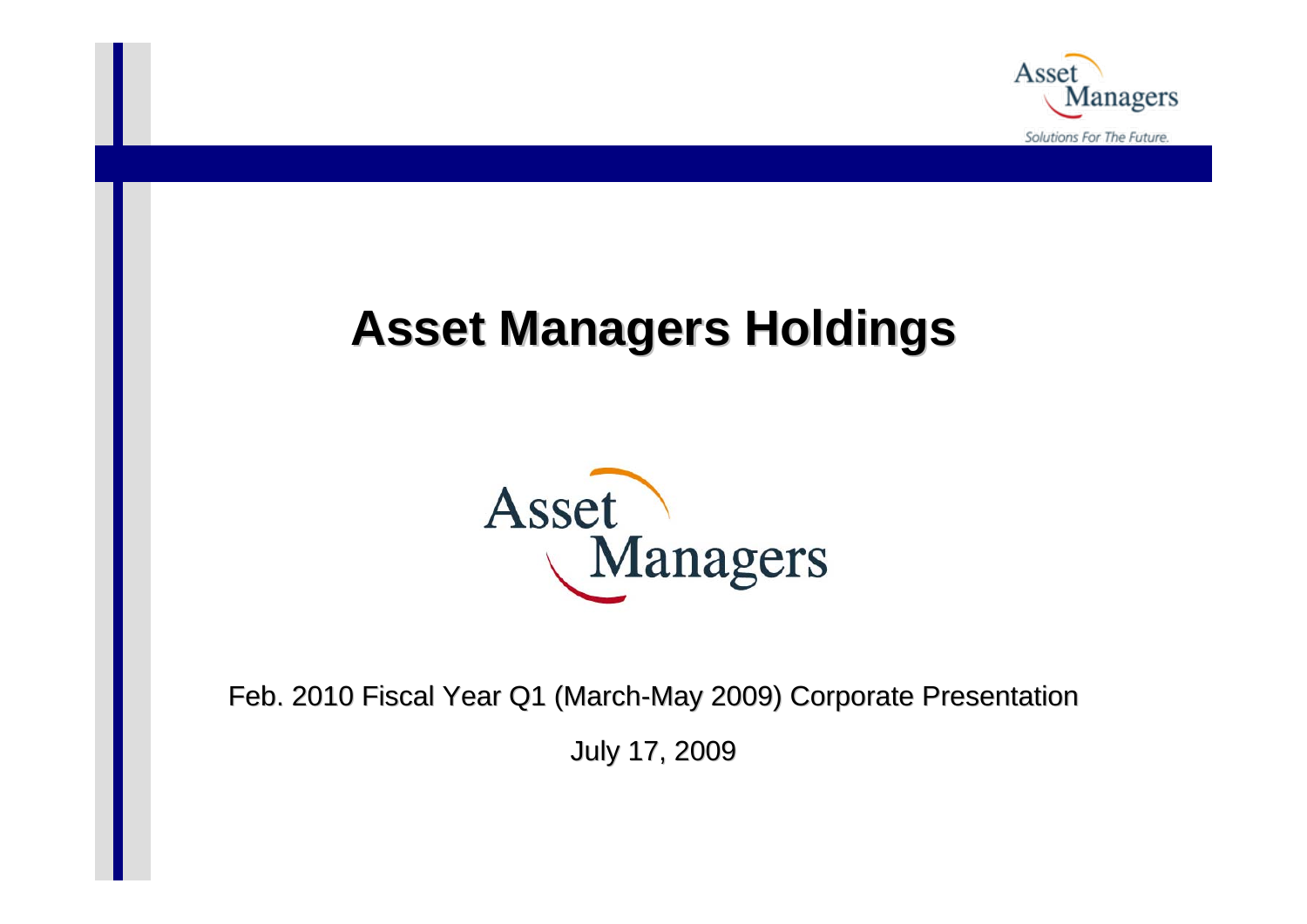

### □ Feb. 2010 Fiscal Year Q1 Summary

- $\checkmark$  Focus on Cashflow
- $\checkmark$  Successful Asset Dispositions
- $\checkmark$  Repayment of Corporate Debt
- $\checkmark$ Strengthened Balance Sheet
- $\checkmark$  Return to Profitability
- **D** Forward Strategy
	- $\checkmark$  Expansion of Asset Management Business
	- $\checkmark$  New Fee Businesses
	- $\checkmark$  Further Actions to Drive Corporate Value
- **□** Appendices: Financial & Real Estate Data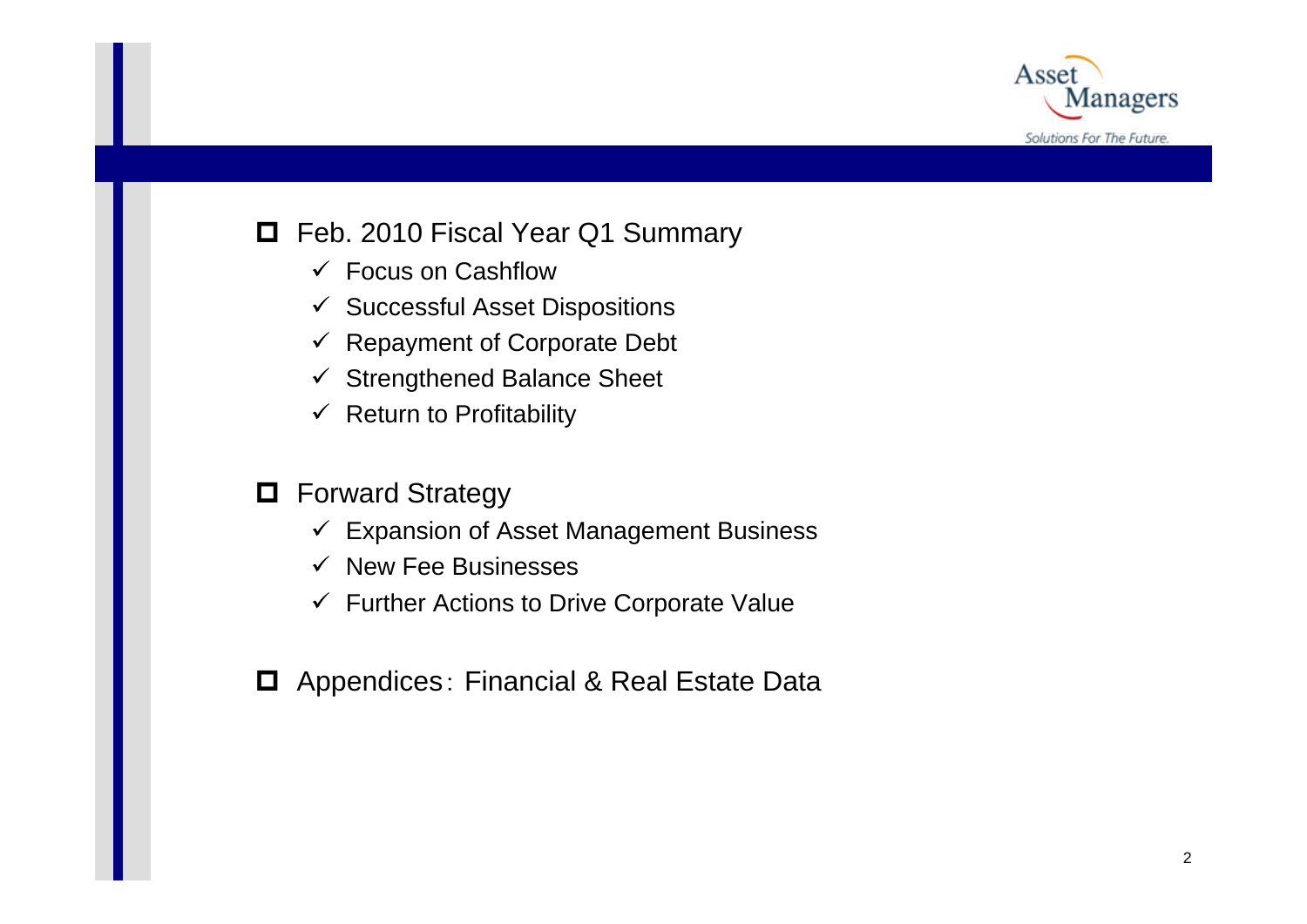

### Feb. 2010 Fiscal Year Q1 Summary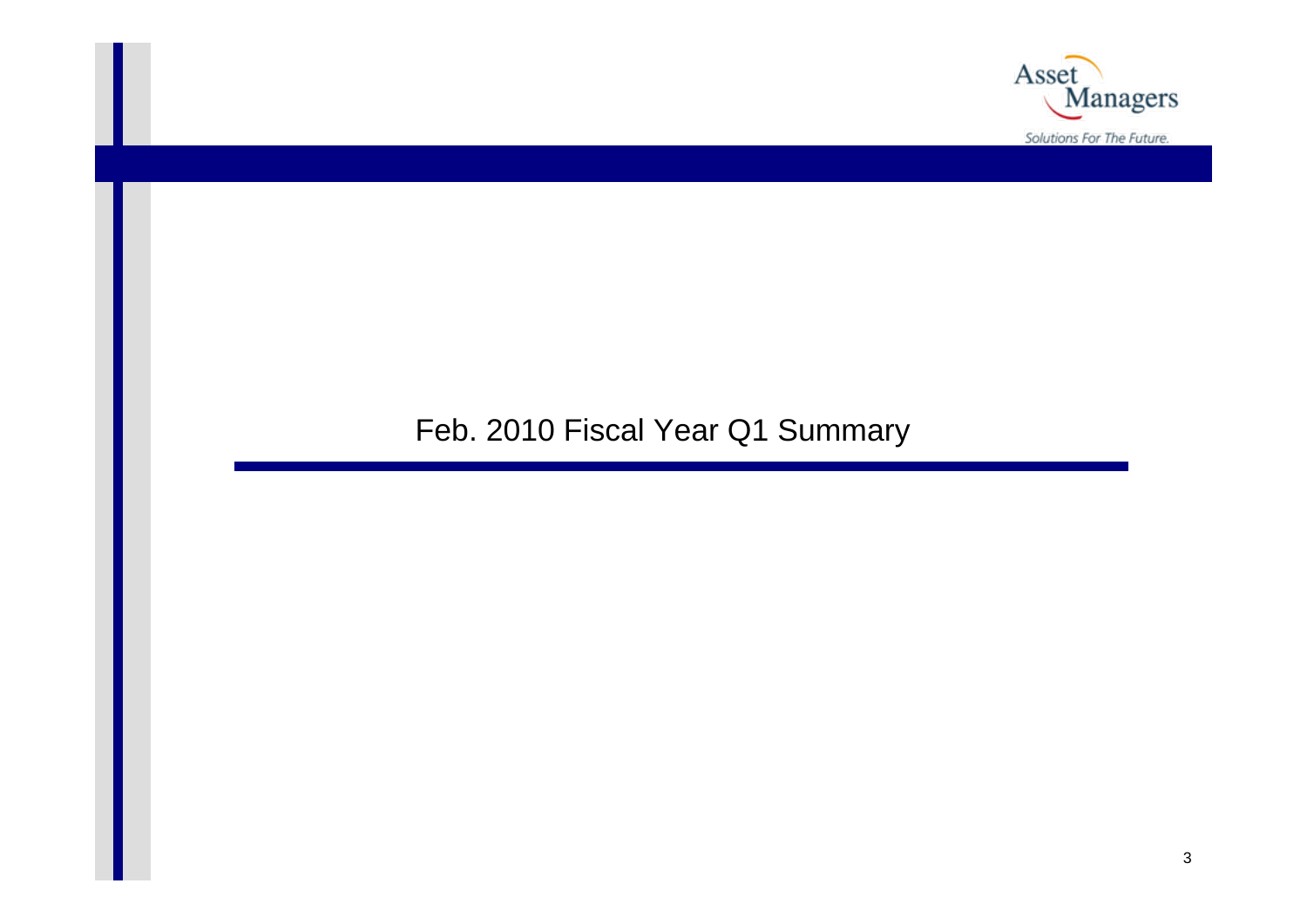## **Focus on Cashflow**



- $\Box$  C/F and B/S = Fundamental
- $\Box$  Operating Cashflow Strongly Positive
	- $\checkmark$  Positive for the last four quarters, cumulative +¥26.5 billion
- O Dramatically Decrease Risk Profile through Slimmed B/S

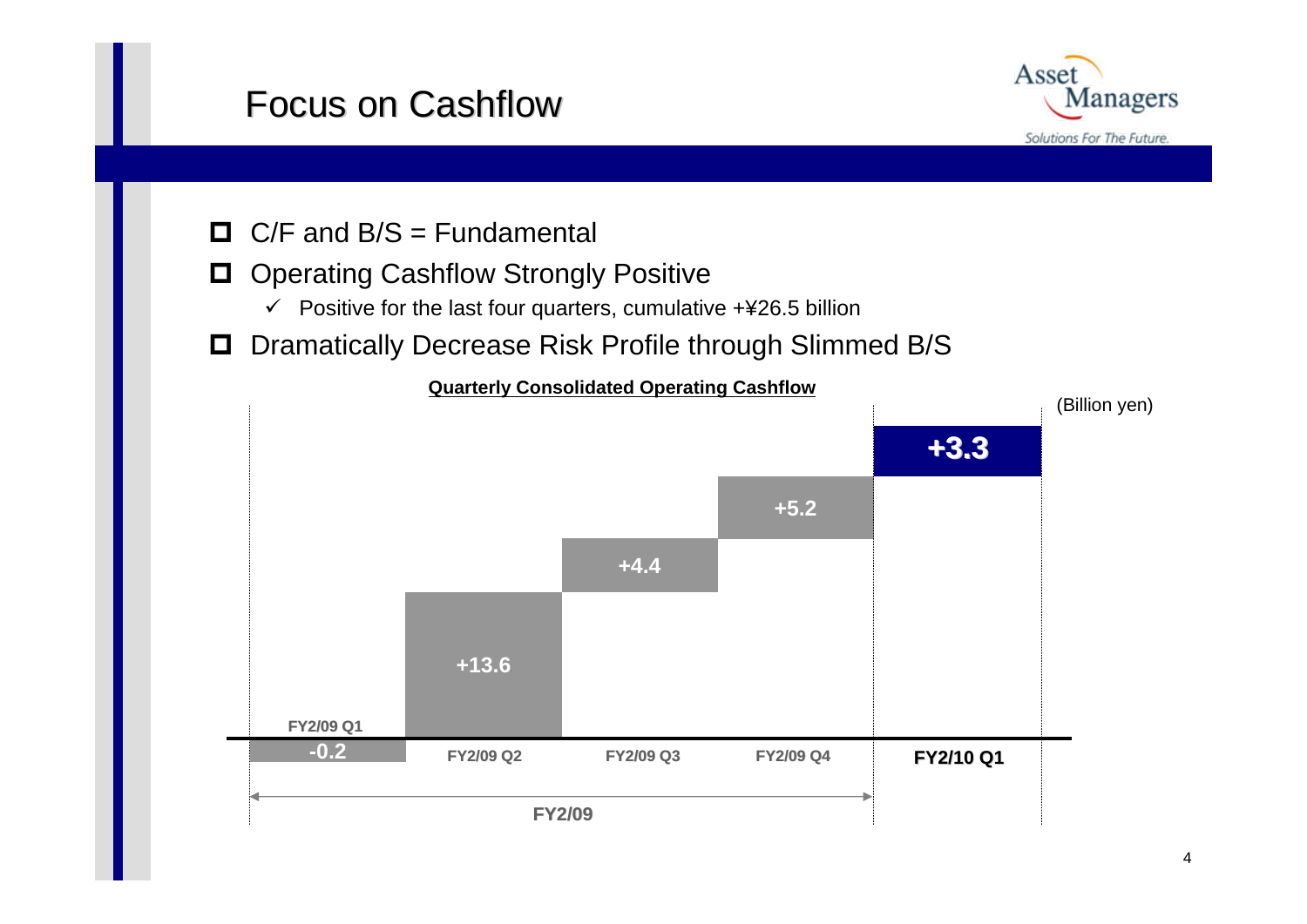### **Successful Asset Dispositions**



#### ¥2.8 billion in Asset Sales in Q1



\*Pro Forma Consolidated Basis: Asset Managers Holdings, Asset Managers, Asset Managers International, Asset Investment Advisors, Asset Securities &Asset Managers (Asia)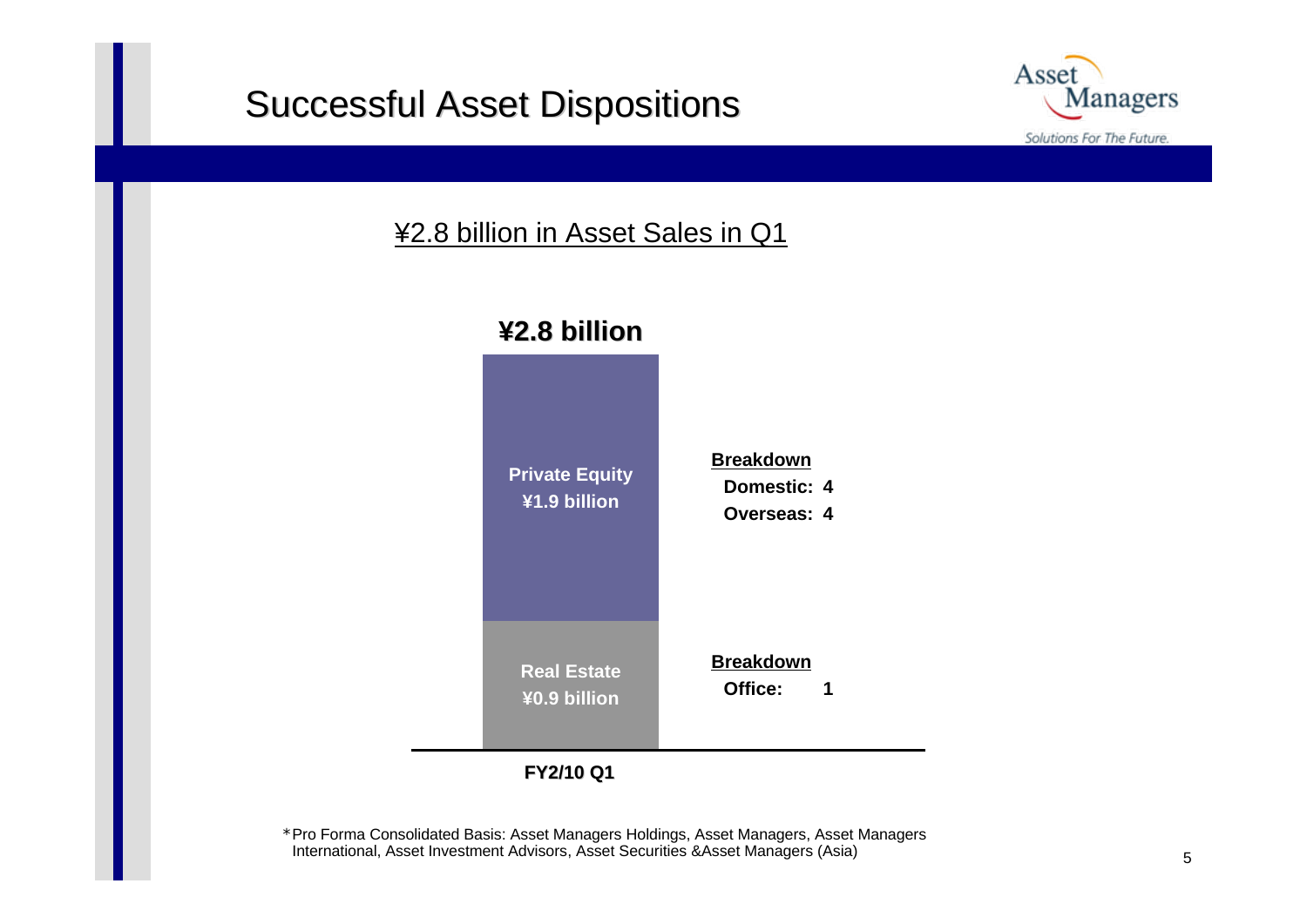### **Repayment of Corporate Debt**





**FY2/09**

**FY2/10 Q1**

\*Consolidated Basis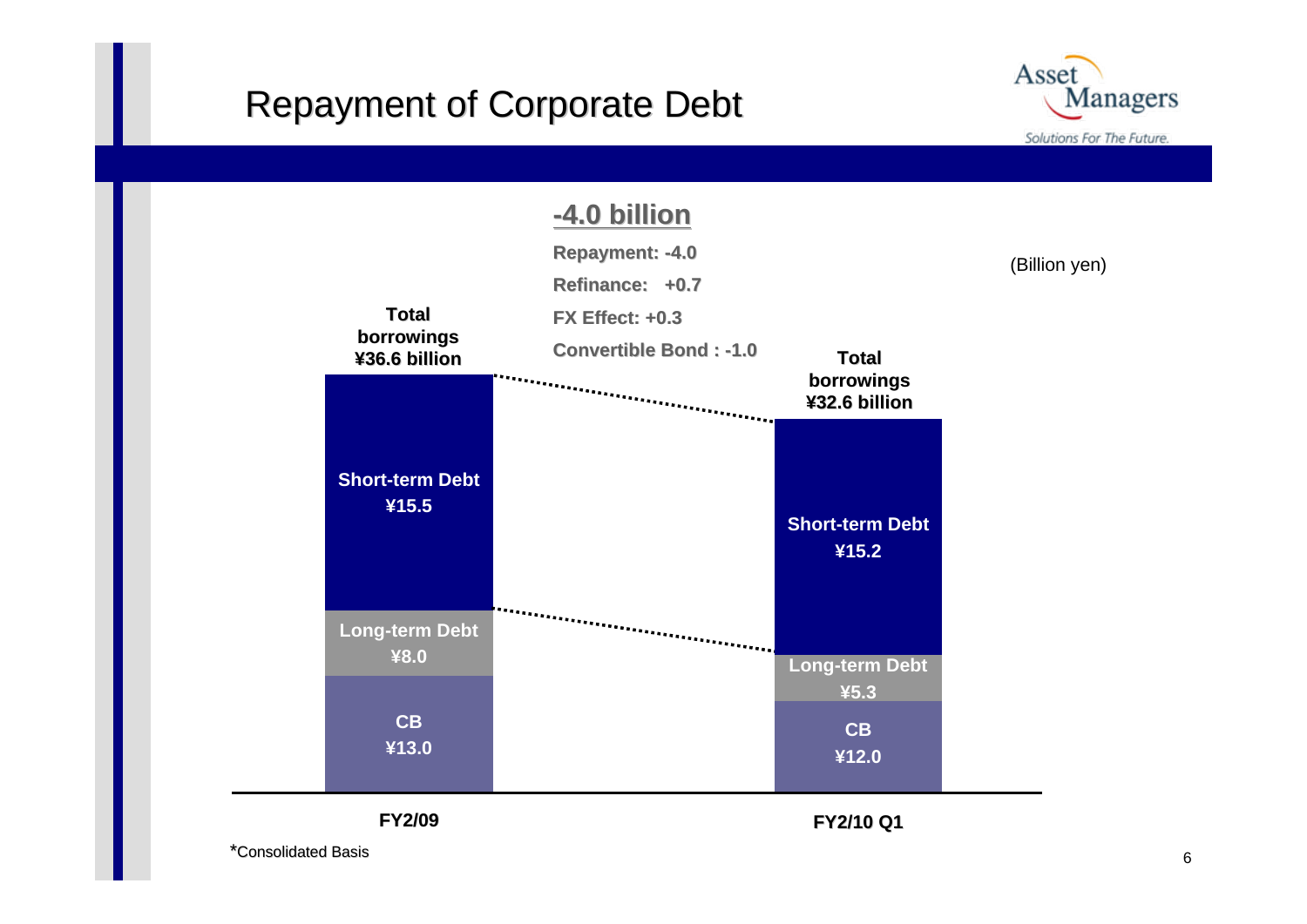### Strengthened Balance Sheet



- $\Box$ Shrank B/S through Asset Sales
- $\Box$ Increased Shareholder Equity by ¥900 million via CB Conversions
- $\Box$ Net Profit & Higher B/S Asset Values Further Grew Shareholder Equity by 3,400 million



Adjusted B/S removes assets and liabilities of consolidated client funds to which the Company has no economic exposure

- ・Adjusted net assets = Net assets Minority equity of consolidated client funds financed with non-recourse loans
- ・Adjusted total assets = Total assets (Non-recourse loans + Minority equity of consolidated client funds financed with non-recourse loans)
- ・Adjusted liabilities = Adjusted total assets Adjusted net assets

#### $\Box$ Exercise of March 17, 2012 Convertible Notes

| Exercise period      | # of shares<br>exercised | Total amount<br>exercised (mn yen) | Exercise<br>price |
|----------------------|--------------------------|------------------------------------|-------------------|
| 4/1/2009 - 4/30/2009 | 63,641                   | 520                                | ¥8,170            |
| 5/1/2009 - 5/31/2009 | 42,836                   | <b>350</b>                         | ¥8,170            |
| 6/1/2009 - 6/30/2009 | 212,962                  | 1,740                              | ¥8,170            |
| Total                | 319,439                  | 2,610                              |                   |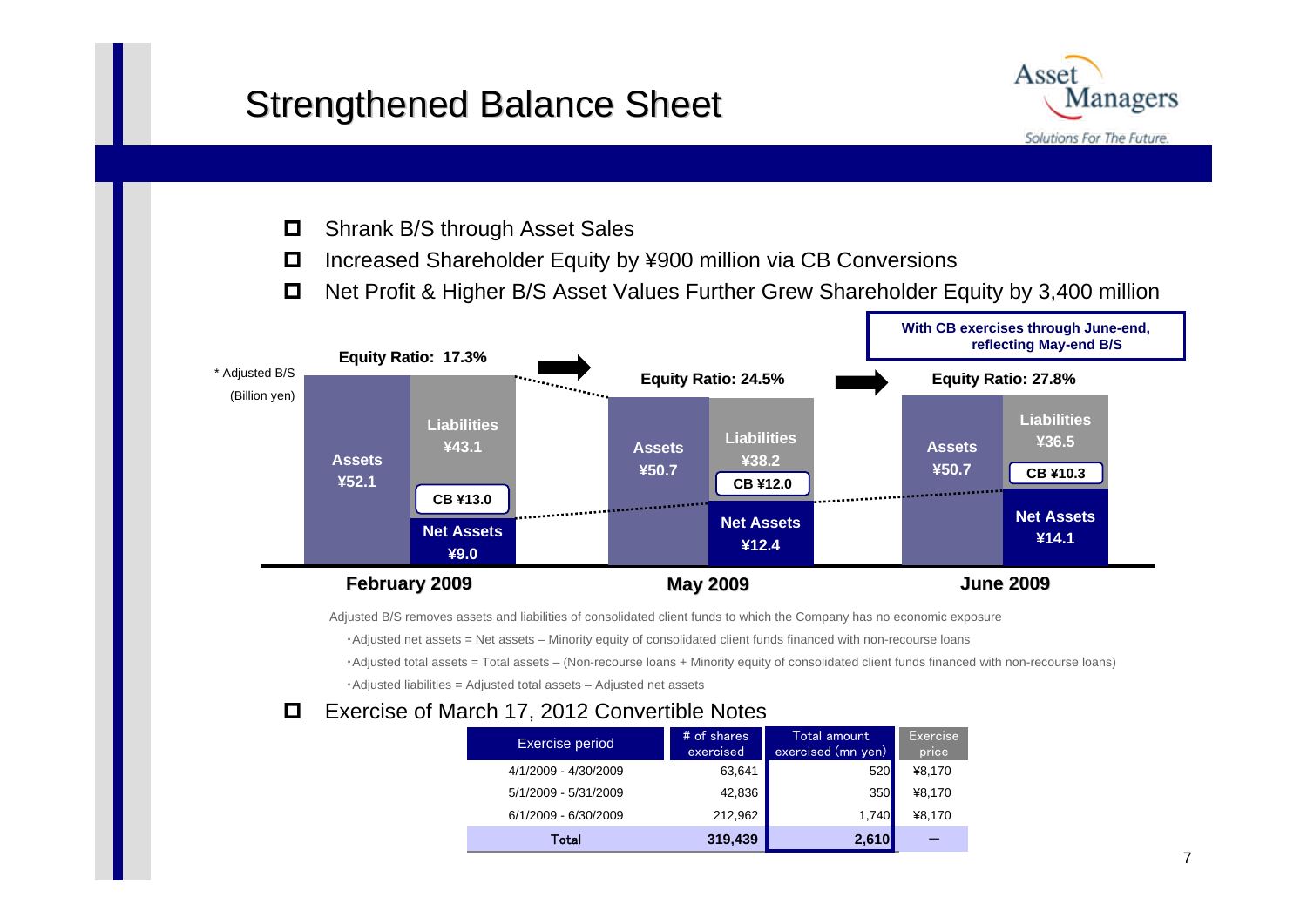## **Return to Profitability**



#### $\Box$ On-track towards Full-Year Profit Forecast

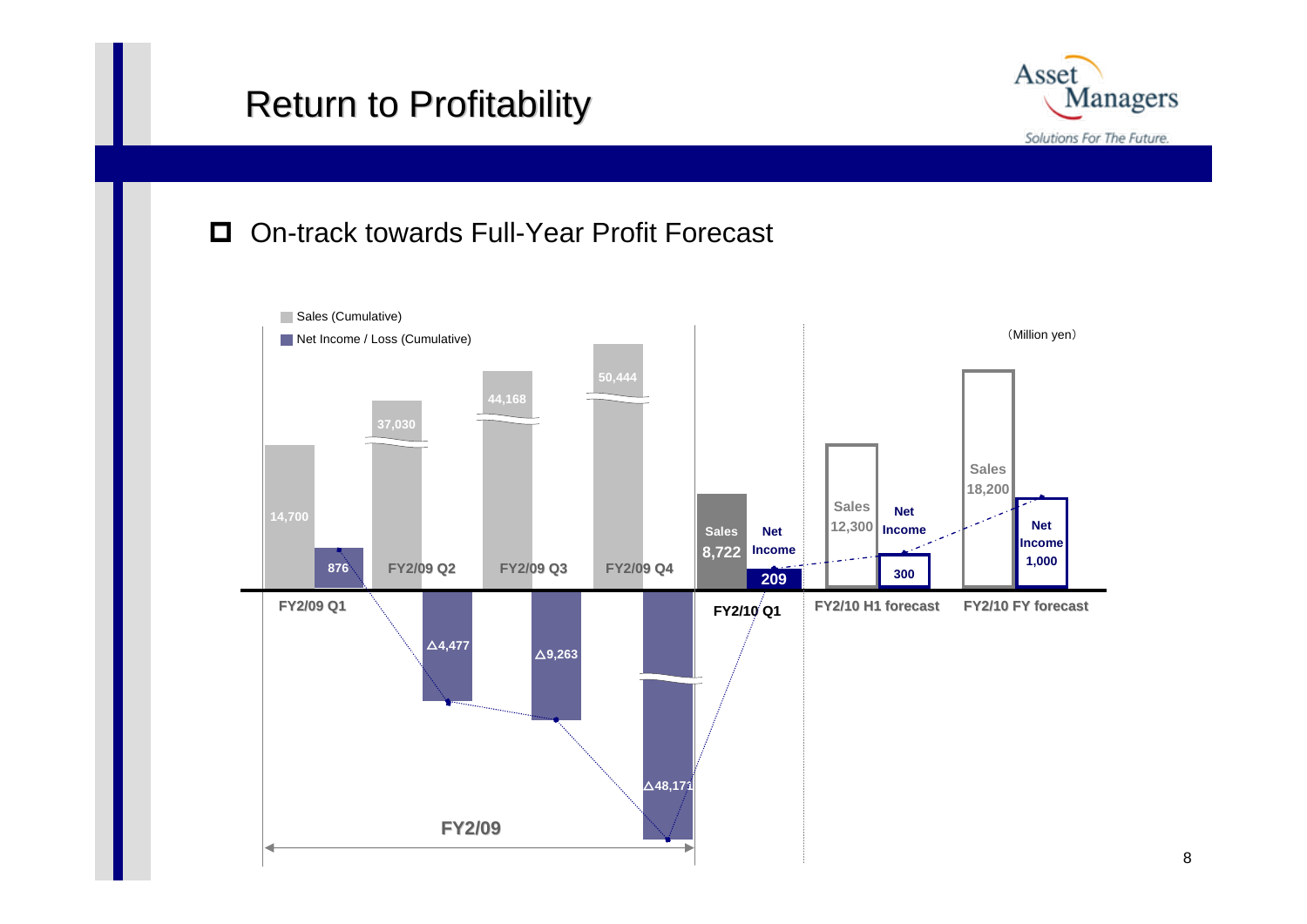

## Forward Strategy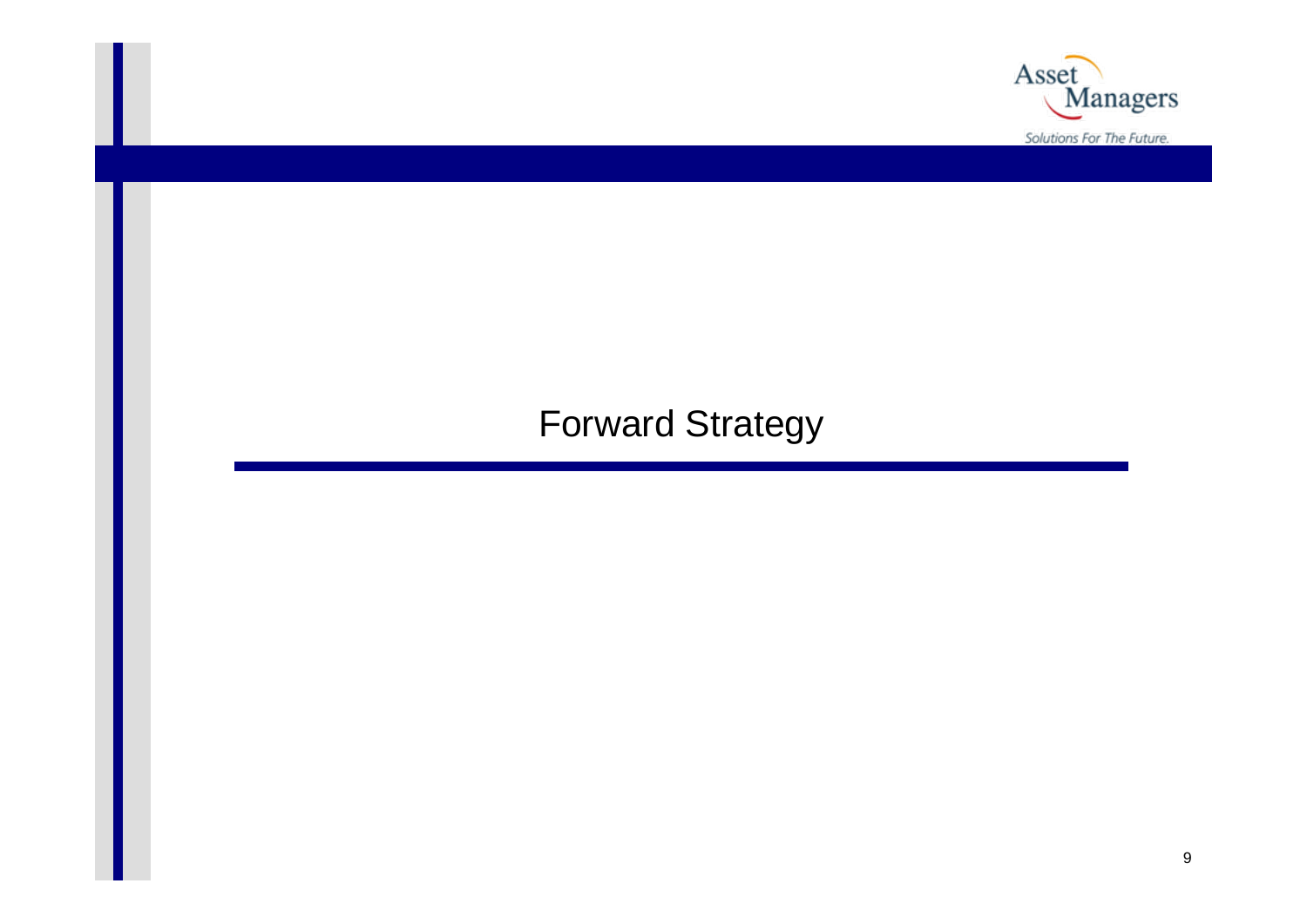

#### Q1 Developments

|                                                         | <b>Current Developments</b>                                                                                                                                                                                                                                                       | <b>Outlook</b>                                                                                                                             |
|---------------------------------------------------------|-----------------------------------------------------------------------------------------------------------------------------------------------------------------------------------------------------------------------------------------------------------------------------------|--------------------------------------------------------------------------------------------------------------------------------------------|
| <b>New Fund Launches</b>                                | In discussion with equity investors and lenders about launching   Continue sourcing deals by expanding network of<br>a new residential fund of c. JPY 50 bn<br>.NCF after leverage is getting close to investors' expectations                                                    | financial institutions and possible Real Estate<br>sellers, in the current environment of limited supply<br>of for-sale Class A properties |
| Rescue AM*                                              | -Have already achieved an exit on one Rescue AM taken on<br>this year<br>. Continuing due dilligence on other Rescue AM opportunities,<br>focusing on fee structure and quality of properties owned                                                                               | •Currently in discussions with several potential<br>alliance partners                                                                      |
| Mezzanine Fund<br><b>Opportunities Also</b><br>Emerging | . Seeking to serve as arranger for mezzanine coverage on the<br>portions of senior loans that have been negatively impacted by<br>reduced real estate collateral values<br>$\rightarrow$ Fee income via both fund fees and asset management fees<br>for the underlying properties | •Continue marketing to investors and senior<br>lenders given an increase in demand for<br>mezzanine financing                              |

\* Rescue AM: Serve as an alternative AM firm for financial instituitions looking to switch out of AM firms in financial difficulty.

#### $\Box$ Strengthening Functions as an Asset Management Company

- $\checkmark$  Established an Investor Relations Group in Asset Investment Advisors on March 1, 2009 to drive fundraising
- $\checkmark$ Focusing on profitability rather than asset size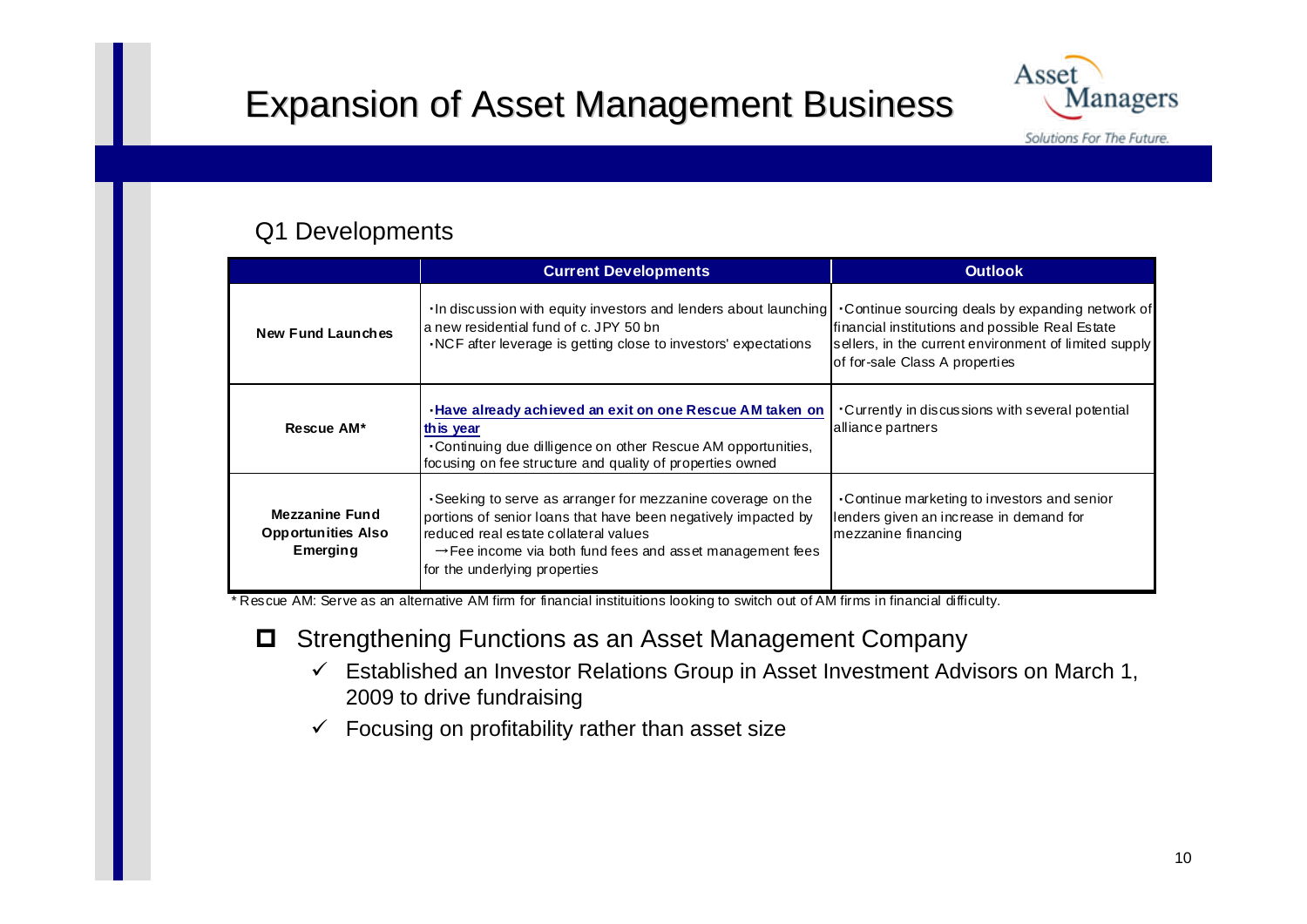### New Fee Businesses



#### Q1 Developments

|                           | <b>Current Developments</b>                                                                                                                                                               | <b>Outlook</b>                                                                       |
|---------------------------|-------------------------------------------------------------------------------------------------------------------------------------------------------------------------------------------|--------------------------------------------------------------------------------------|
| <b>CRE Business</b>       | Concluded 3rd real estate advisory contract with Netz<br>Toyota Higashi Saitama<br><b>Established new CRE Solution Group on July 1st, 2009</b><br>Proposing solutions to existing clients | $\cdot$ Can expand our client base leveraging the<br>network of Toyota D&C Co., Ltd. |
| <b>New Fee Businesses</b> | Closed first deal as financing arranger                                                                                                                                                   | ·Inquiries from financial institutions are increasing                                |

- **□** Corporate Real Estate (CRE) Advisory Business
	- $\checkmark$  Fee income as financing arranger and real estate development consultant for redevelopment projects on properties held by Japanese corporations
	- $\checkmark$  Fee income from advisory and financing arranger services for large-scale building repairs or improvements to conserve energy and reduce environmental impacts or building management costs
	- $\checkmark$  Brokerage fee income from matching sellers to buyers
- □ Concluded 1<sup>st</sup> Deal as Financing Arranger
	- $\checkmark$  Successfully paired a borrower needing refinancing to a lender, and advised on a structure that met both the borrower's and lender's requirements
	- $\checkmark$ Currently working on 2nd and 3rd deals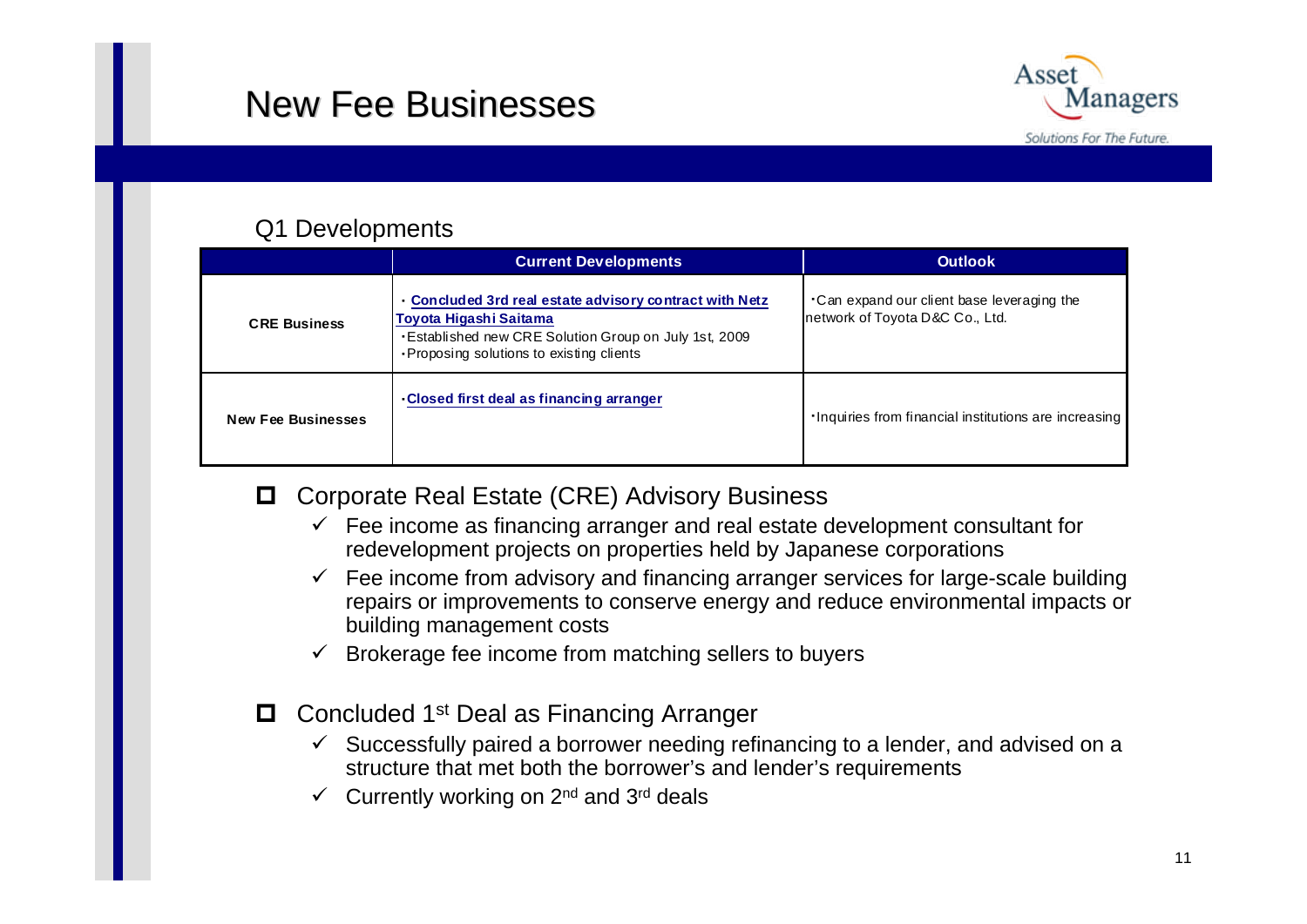## Further Actions to Drive Corporate Value



#### Q1 Developments

|                                                                            | <b>Current Developments</b>                                                                                                                                                                                                                                                              | <b>Outlook</b>                                                                                                                  |
|----------------------------------------------------------------------------|------------------------------------------------------------------------------------------------------------------------------------------------------------------------------------------------------------------------------------------------------------------------------------------|---------------------------------------------------------------------------------------------------------------------------------|
| <b>Execute Accretive M&amp;A</b>                                           | In the process of due dilligence in several situations<br>. Newly established a strategic investment group to focus on M&A<br>on July 1st, 2009                                                                                                                                          | Ongoing deal flow                                                                                                               |
| Increase Value of Client Fund<br><b>Assets and Company's B/S</b><br>assets | • Maintain rent levels and increase occupancy rates to increase<br>asset values<br>Significant increase in asset values due to equity market<br><u>recovery</u>                                                                                                                          | - Refinance existing positions and<br>take steps to add value in order to<br>support higher exit prices when<br>market recovers |
| <b>Strengthen B/S and Earnings</b><br><b>Structure</b>                     | . Generating positive operating cashflow<br><b>Reductions in SG&amp;A costs to support forward profitability</b><br>. Merged with fully-owned subsidiaries on June 1st, 2009 to lower<br>operating costs and absorb tax assets which support highly efficient<br>profitability structure | • Will continue focus on<br>maximizing returns to shareholders                                                                  |

 $\Box$ Significantly Reduced SG&A Costs

FY2/09 Actual ¥4,982 million

FY2/10 Forecast ¥2,500 million (-51% YoY) FY2/10 Q1 Actual ¥599 million (24% of FY forecast)

\*SGA costs adjusted to remove allowance for bad accounts which are not on-going expenses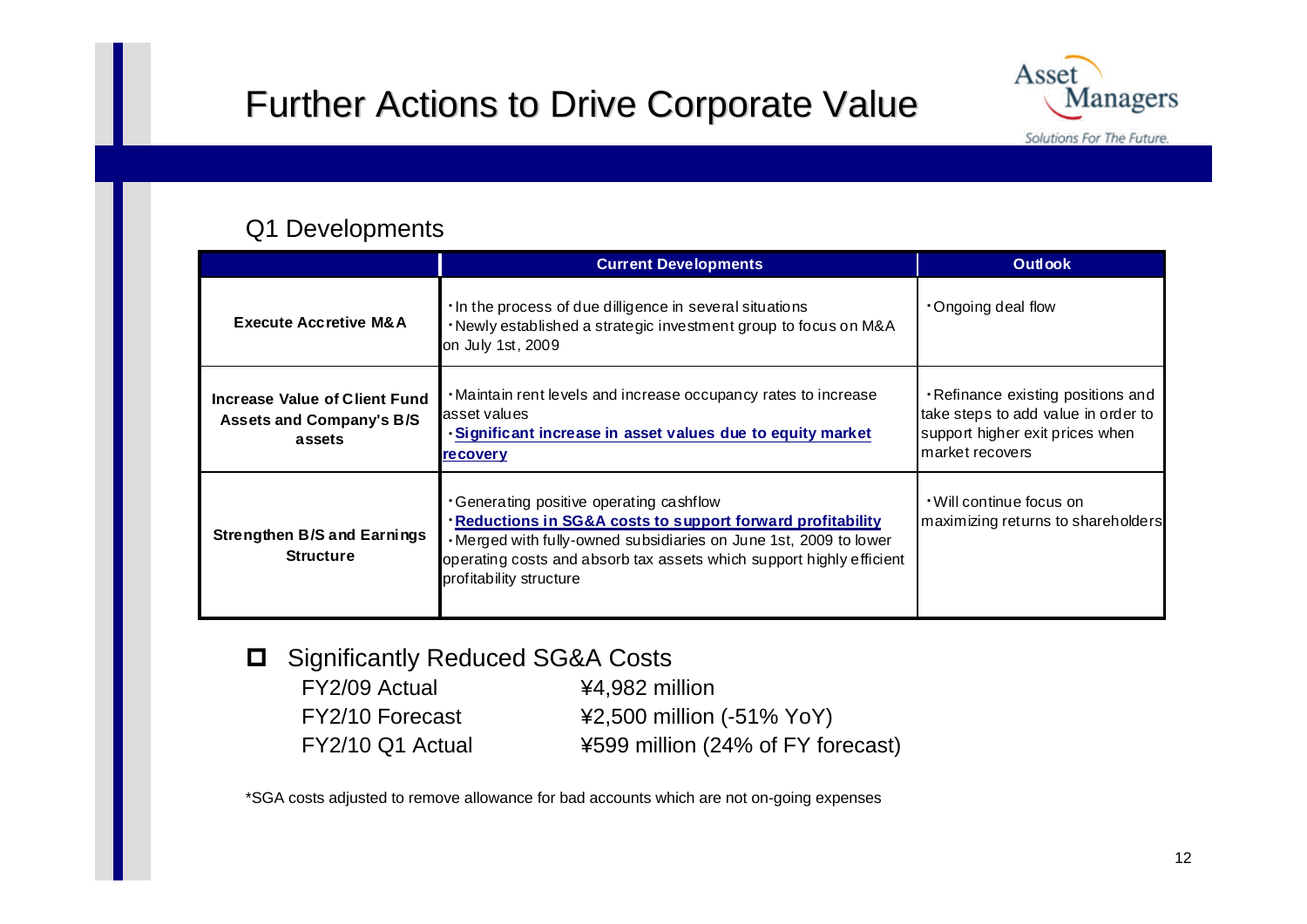

### Appendix: Pro Forma Financial Data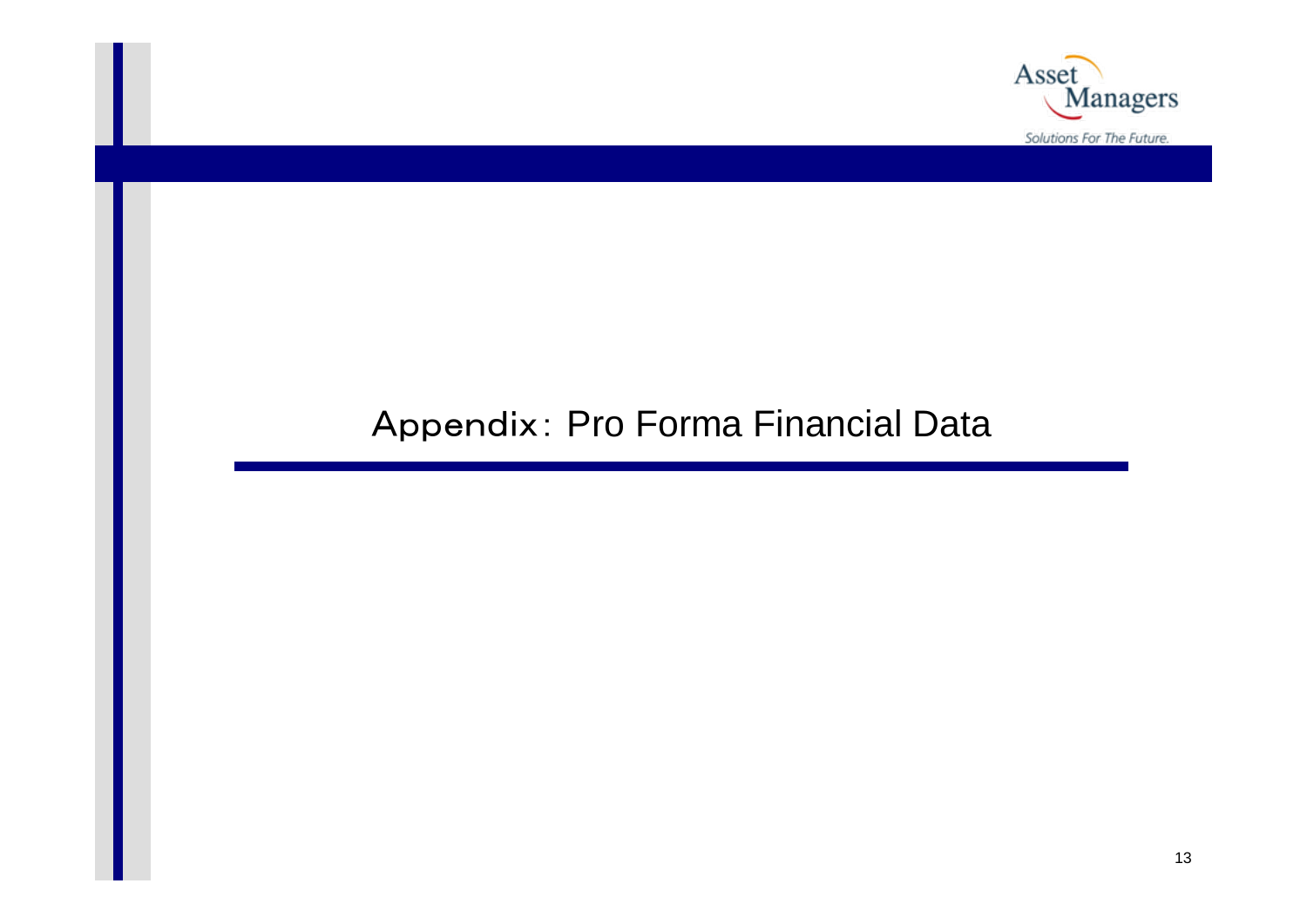# **Improved Disclosure**



#### Introduction of Pro Forma Financials

Under Japanese accounting rules, SPCs in which we are a greater than 50% investor or SPCs for which we are the asset manager and no single equity investor holds more than 50% of the total investment must be consolidated onto our balance sheet.

As a result, because we must include client assets and liabilities from these consolidated SPCs, our statutory consolidated financials do not reflect the actual economic exposures of the firm.

In order to more accurately reflect the true economic exposures borne by our shareholders, from this quarter, in addition to our statutory consolidated and parent financials, we disclose pro forma B/S and P&L financials that reflect direct economic exposures and results of Asset Managers Holdings, Asset Managers, Asset Managers International, Asset Investment Advisors, Asset Securities and Asset Managers (Asia).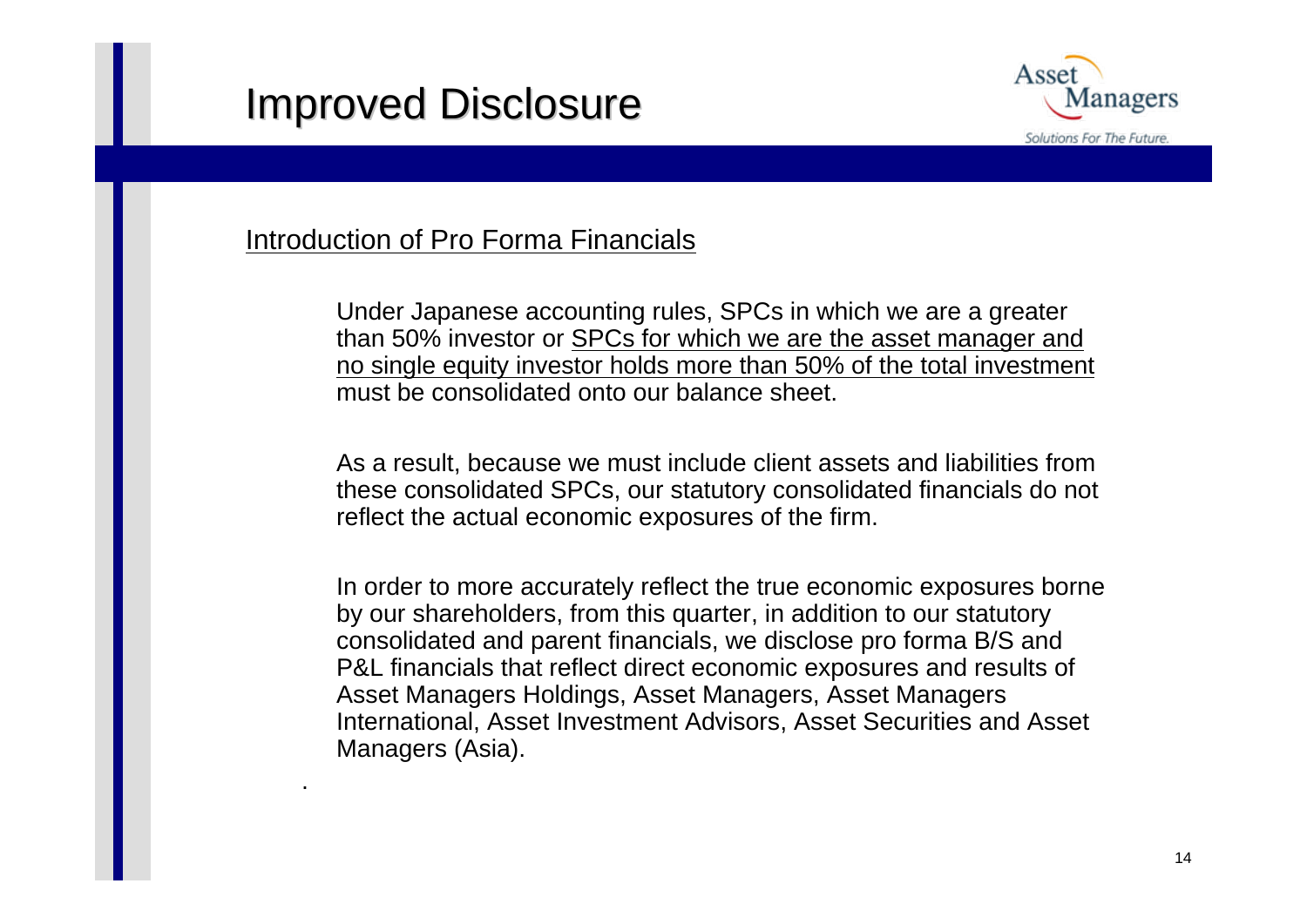### **Balance Sheet (Pro Forma)**



|                                 | FY2/09 | FY2/10 Q1 | Change   |                      |
|---------------------------------|--------|-----------|----------|----------------------|
| <b>Total Assets</b>             | 46,780 | 43,533    | $-3,247$ | Tota                 |
| Cash and Cash Equivalents       | 5,395  | 4,543     | $-852$   | $\cdot$ Dec<br>• Fur |
| Investment (Real Estate)        | 10,144 | 10,056    | -88      |                      |
| Investment (Domestic companies) | 7,215  | 6,503     | -712     |                      |
| Investment (Overseas companies) | 11,661 | 11,359    | $-302$   |                      |
| Real Estate Held for Sale       | 9,162  | 8,289     | -873     |                      |
| Other                           | 3,203  | 2,783     | $-420$   |                      |
| <b>Liabilities</b>              | 38,267 | 33,348    | $-4,919$ | Liab                 |
| Interest-Bearing Debt           | 22,016 | 18,860    | $-3,156$ | $-CB$                |
| CВ                              | 13,000 | 12,030    | -970     | $-CB$<br>• Am        |
| Other                           | 3,251  | 2,458     | -793     | 30                   |
| <b>Net Assets</b>               | 8,513  | 10,184    | 1,671    |                      |

#### (Million yen)

#### **Total assets**

creased on-balance investments ther progress on asset sales

|  | Liabilities |  |
|--|-------------|--|
|--|-------------|--|

- redemption: ¥100 million
- ・CB conversion: ¥870 million
- ount of CB outstanding as of June
	- 30, 2009: ¥10,290 million

\*Pro Forma Consolidated Basis: Asset Managers Holdings, Asset Managers, Asset Managers International, Asset Investment Advisors, Asset Securities &Asset Managers (Asia)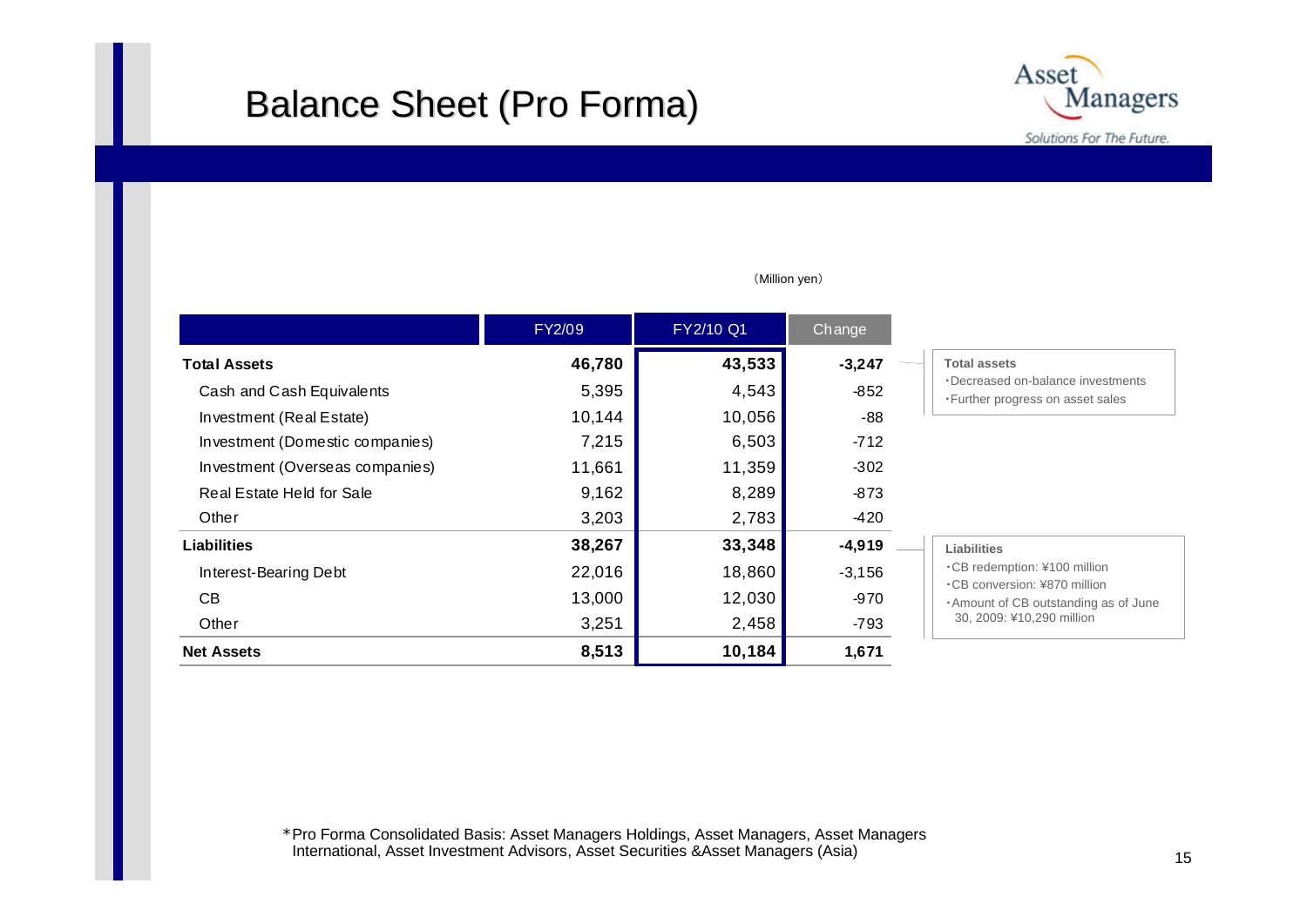## P&L (Pro Forma)



|                                | FY2/09    | FY2/10 Q1 | FY2/10<br><b>Progress</b><br>Forecast |       |
|--------------------------------|-----------|-----------|---------------------------------------|-------|
| <b>Sales</b>                   | 10,593    | 2,984     | 12,700                                | 23.5% |
| Cost of Sales                  | 28,047    | 2,312     |                                       |       |
| <b>Gross Profit</b>            | $-17,454$ | 672       | 3,900                                 | 17.2% |
| SG&A                           | 11,513    | 627       | 2,500                                 | 25.1% |
| <b>Operating Income (Loss)</b> | $-28,967$ | 45        | 1,500                                 | 3.0%  |
| Non-Operating Loss, net        | $-108$    | $-42$     |                                       |       |
| <b>Ordinary Income (Loss)</b>  | $-29,075$ | 3         | 900                                   | 0.3%  |
| Extraordinary Gain (Loss), net | $-16,445$ | 289       |                                       |       |
| Pre-tax Income (Loss)          | $-45,520$ | 292       |                                       |       |
| Tax                            | 2,785     | 106       |                                       |       |
| Minority Interests             |           | 41        |                                       |       |
| <b>Net Income (Loss)</b>       | $-48,306$ | 145       | 1,100                                 | 13.2% |

#### (Million yen)

#### **Extraordinary gain** ・Prior year adjustment ¥202 million

・Gain on CB redemption ¥50 million

\*Pro Forma Consolidated Basis: Asset Managers, Asset Managers International, Asset Investment Advisors, Asset Securities, Asset Managers (Asia) & Asset Managers Holdings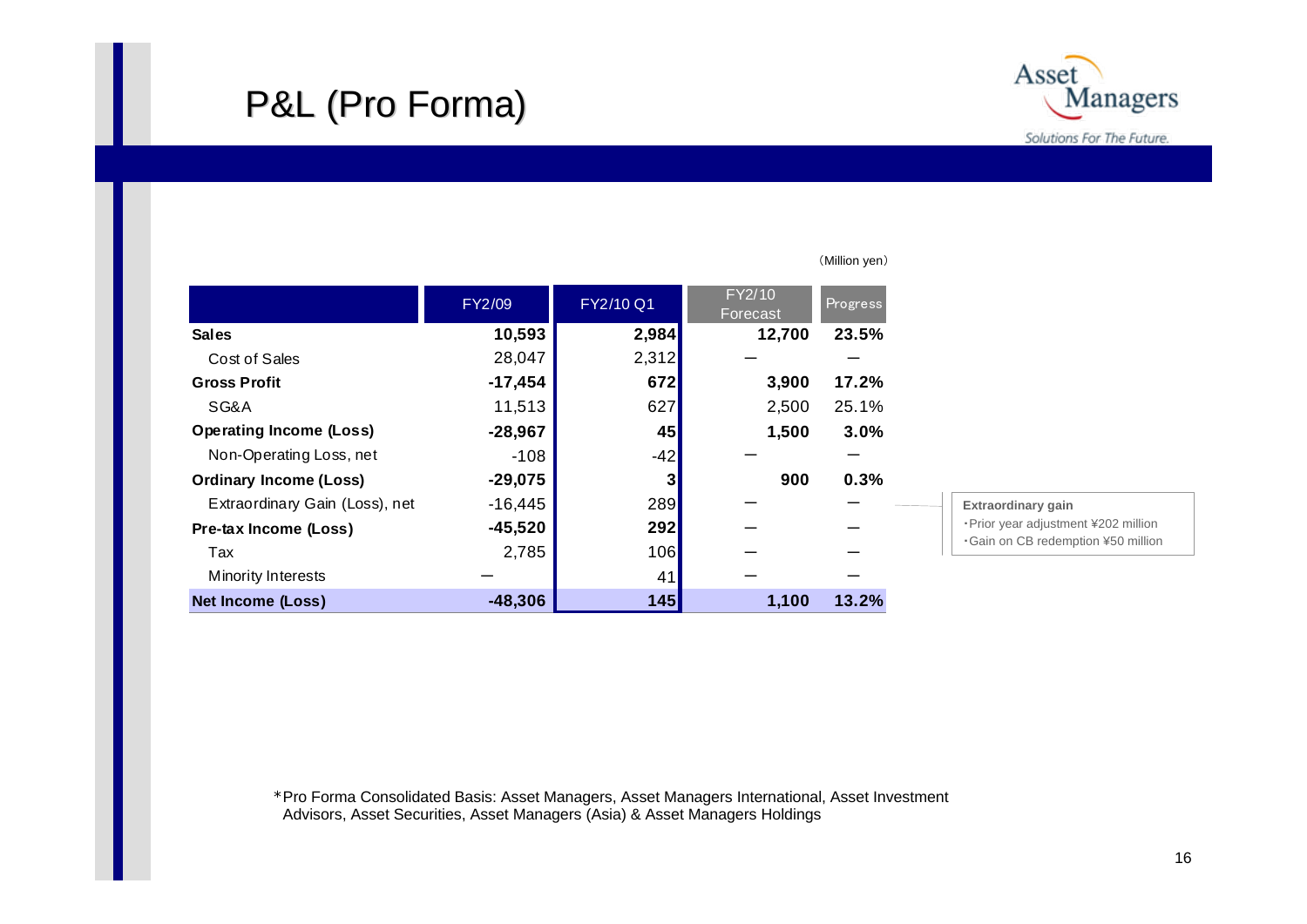

## Appendix: Consolidated Financial Data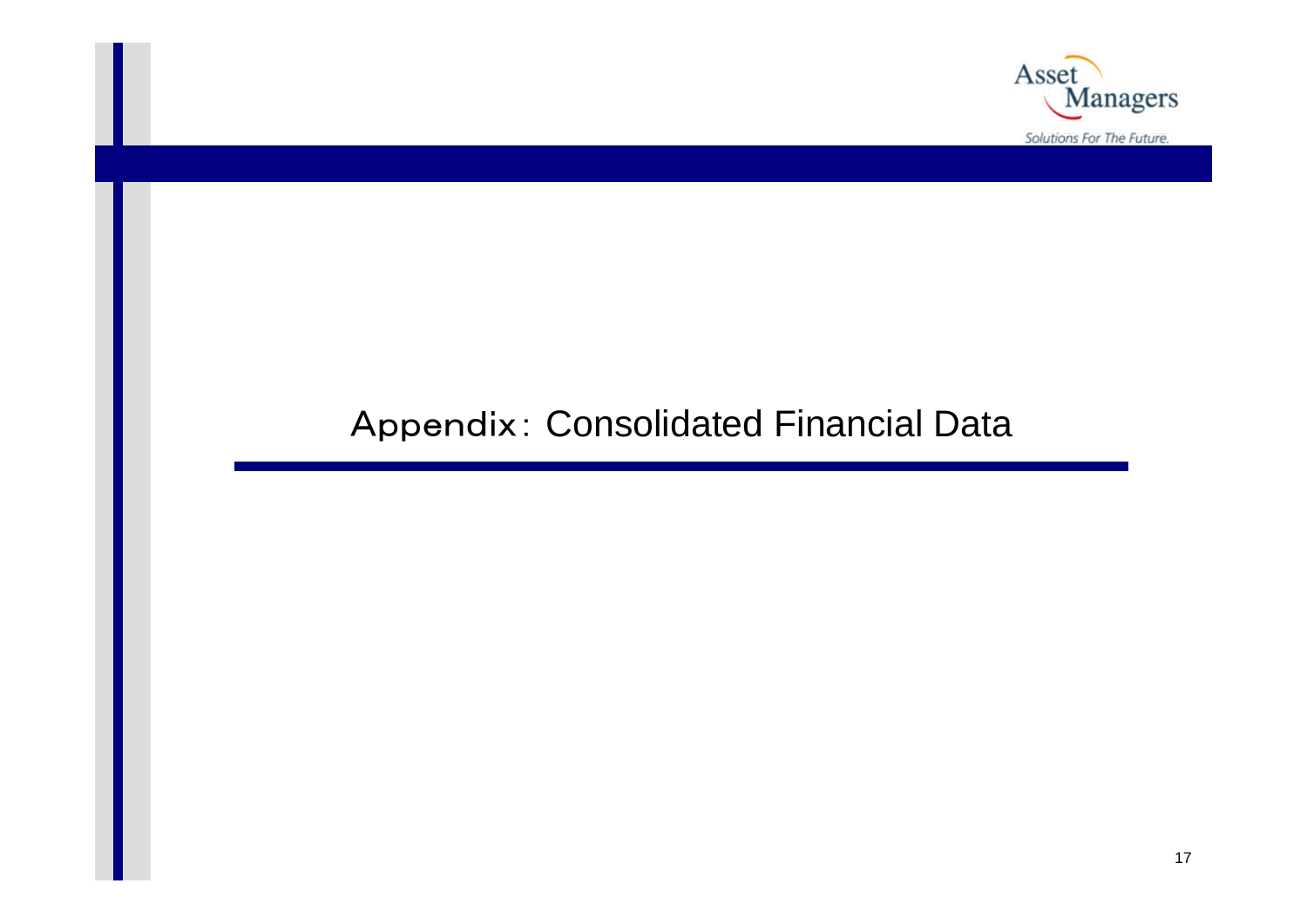### Balance Sheet (Consolidated)



|                                                   | (Millions yen) |           |           |                |  |
|---------------------------------------------------|----------------|-----------|-----------|----------------|--|
|                                                   | FY2/09         | FY2/10 Q1 | Change    |                |  |
| <b>Total Assets</b>                               | 140,875        | 122,038   | $-18,837$ | Real           |  |
| Cash and Cash Equivalents                         | 18,449         | 15,169    | $-3,280$  | $\cdot$ Dec    |  |
| Operating Investments in Securities               | 11,779         | 11,219    | $-560$    | aco<br>mil     |  |
| Real Estate Held for Sale                         | 97,184         | 78,895    | $-18,289$ | • Ass          |  |
| Fixed assets                                      | 3,500          | 3,460     | -40       |                |  |
| Investments in Securities                         | 6,500          | 7,829     | 1,329     | Inve           |  |
| Other                                             | 3,463          | 5,466     | 2,003     | $-Un$          |  |
| <b>Liabilities</b>                                | 127,929        | 106,703   | $-21,226$ | rec            |  |
| Interest-Bearing Debts (excl. Non-Recourse Loans) | 23,608         | 20,596    | $-3,012$  |                |  |
| Non-Recourse Loans                                | 78,653         | 63,393    | $-15,260$ |                |  |
| <b>CB</b>                                         | 13,000         | 12,030    | $-970$    |                |  |
| Other                                             | 12,668         | 10,684    | $-1,984$  | <b>Borr</b>    |  |
| <b>Net Assets</b>                                 | 12,945         | 15,335    | 2,390     | $-CB$<br>$-CB$ |  |
| Shareholders Equity                               | 8,724          | 11,559    | 2,835     | • Am<br>mil    |  |
| Minority Interests and Other                      | 4,221          | 3,776     | $-445$    |                |  |

#### **estate held for sale**

- consolidated SPCs due to counting rule changes ¥15,234 llion
- set sales ¥3,372 million

#### **Investments in securities**

realized gains from equity market covery ¥1,313 million

#### **Borrowings**

redemption: ¥100 million

- ・CB conversion: ¥870 million
- nount of CB outstanding: ¥10,290 million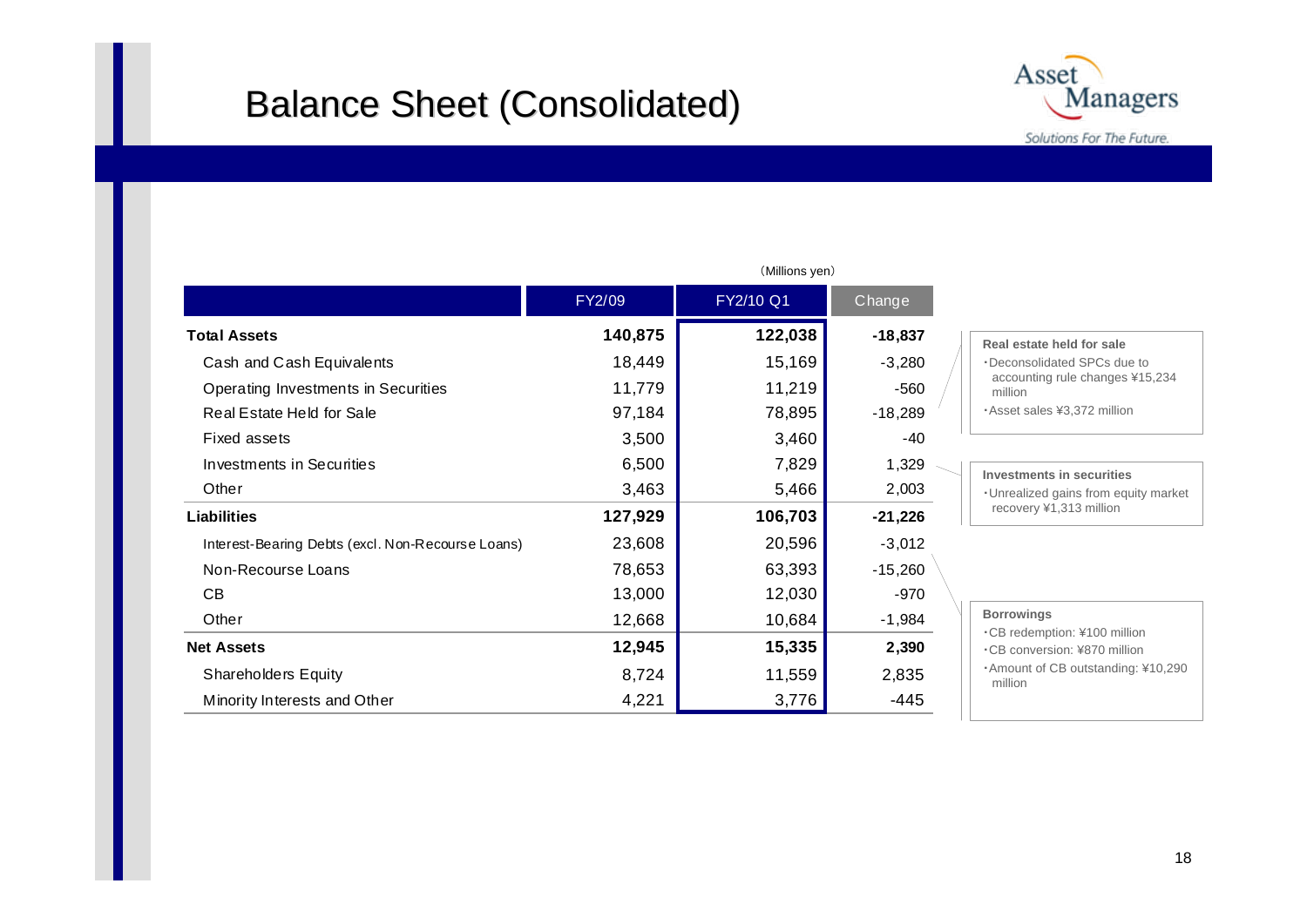### Breakdown of Assets (Consolidated)



#### (Million yen)

|                                                                               | FY2/09   |                                           |                                          | FY2/10 Q1 |                                    |                                          | Change in                        |
|-------------------------------------------------------------------------------|----------|-------------------------------------------|------------------------------------------|-----------|------------------------------------|------------------------------------------|----------------------------------|
|                                                                               | Amount   | Outside<br>Investors'<br><b>Interests</b> | <b>The</b><br>Company's<br>Interests (A) | Amount    | Outside<br>Investors'<br>Interests | <b>The</b><br>Company's<br>Interests (B) | the Company's<br>Interests (B-A) |
| Cash and Cash Equivalents                                                     | 18,449   |                                           |                                          | 15,169    |                                    |                                          |                                  |
| <b>Operating Investments in Securities</b>                                    | 11,779   | Ol                                        | 11,779                                   | 11,219    | $\mathbf{0}$                       | 11,219                                   | $-560$                           |
| Domestic Real Estate                                                          | 1,592    |                                           | 1,592                                    | 2,373     |                                    | 2,373                                    | 781                              |
| <b>Listed Domestic Companies</b>                                              | 466      | Ωl                                        | 466                                      | 466       |                                    | 466                                      | $\Omega$                         |
| <b>Unlisted Domestic Companies</b>                                            | 3,921    |                                           | 3,921                                    | 2,970     |                                    | 2,970                                    | $-951$                           |
| Listed Overseas Companies                                                     | 1,683    |                                           | 1,683                                    | 2,756     |                                    | 2,756                                    | 1,073                            |
| Unlisted Overseas Companies                                                   | 4,118    |                                           | 4,118                                    | 2,655     |                                    | 2,655                                    | $-1,463$                         |
| Reference: Allowance for Bad Debts for<br>Operating Investments in Securities | $-2,847$ |                                           | $-2,847$                                 | $-2,827$  |                                    | $-2,827$                                 | 20                               |
| <b>Real Estate Assets for Sale</b>                                            | 97,184   | 78,040                                    | 19,144                                   | 78,895    | 61,480                             | 17,415                                   | $-1,729$                         |
| Domestic Real Estate                                                          | 94,404   | 75,746                                    | 18,658                                   | 75,803    | 58,929                             | 16,874                                   | $-1,784$                         |
| <b>Overseas Real Estate</b>                                                   | 2,780    | 2,293                                     | 486                                      | 3,092     | 2,551                              | 541                                      | 55                               |
| <b>Investments in Securities</b>                                              | 6.500    | O                                         | 6,500                                    | 7,829     | $\mathbf{0}$                       | 7,829                                    | 1,329                            |
| Domestic Companies                                                            | 593      |                                           | 593                                      | 1,098     |                                    | 1,098                                    | 506                              |
| Overseas Companies                                                            | 5,668    | <sup>0</sup>                              | 5,668                                    | 6,457     |                                    | 6,457                                    | 789                              |
| Others                                                                        | 240      |                                           | 240                                      | 273       |                                    | 273                                      | 33                               |
| ther Assets                                                                   | 6,962    |                                           |                                          | 8,926     |                                    |                                          |                                  |
| <b>Total Assets</b>                                                           | 140,875  |                                           | 37,424                                   | 122,038   |                                    | 36,463                                   | $-961$                           |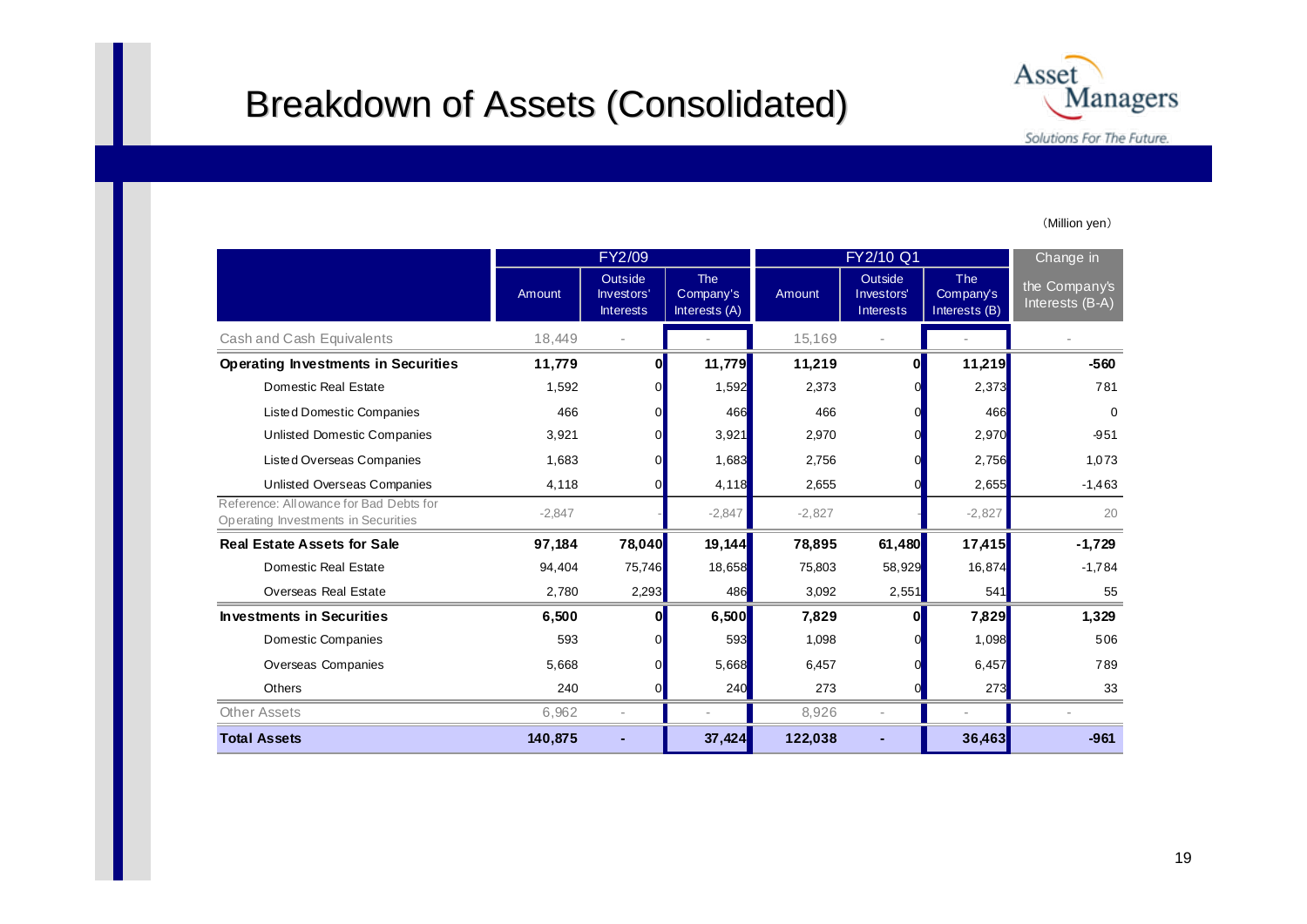## P&L (Consolidated) P&L (Consolidated)



(Million yen)

|                                | FY2/09     | FY2/10 Q1 | FY2/10 H1<br>Forecast | Progress           | FY2/10<br>Forecast | Progress |
|--------------------------------|------------|-----------|-----------------------|--------------------|--------------------|----------|
| <b>Sales</b>                   | 50,444     | 8,722     | 12,300                | 70.9%              | 18,200             | 47.9%    |
| Cost of Sales                  | 80,408     | 7,547     |                       |                    |                    |          |
| <b>Gross Profit (Loss)</b>     | $-29,963$  | 1,174     |                       |                    | 5,600              | 21.0%    |
| SG&A                           | 16,207     | 872       |                       |                    | 3,400              | 25.6%    |
| <b>Operating Income (Loss)</b> | $-46,170$  | 301       | 800                   | 37.6%              | 2,200              | 13.7%    |
| Non-Operating Loss, net        | $-7,945$   | $-184$    |                       |                    |                    |          |
| <b>Ordinary Income (Loss)</b>  | $-54, 115$ | 117       | 400                   | 29.3%              | 1,400              | 8.4%     |
| Extraordinary Gain (Loss), net | $-5,090$   | 120       |                       |                    |                    |          |
| Pre-tax Income (Loss)          | $-59,205$  | 237       |                       |                    |                    |          |
| Tax                            | 2,882      | 107       |                       |                    |                    |          |
| Minority Interests             | $-13,916$  | $-79$     |                       |                    |                    |          |
| <b>Net Income (Loss)</b>       | $-48,171$  | 209       | 300                   | 69.7%              | 1,000              | 20.9%    |
|                                |            |           |                       | Extraordinary gain |                    |          |

**Extraordinary gain** ・Gain on CB redemption ¥50 million

\*Changes in accounting principles:

Started accounting for SPC expenses as part of Cost of Sales from this fiscal year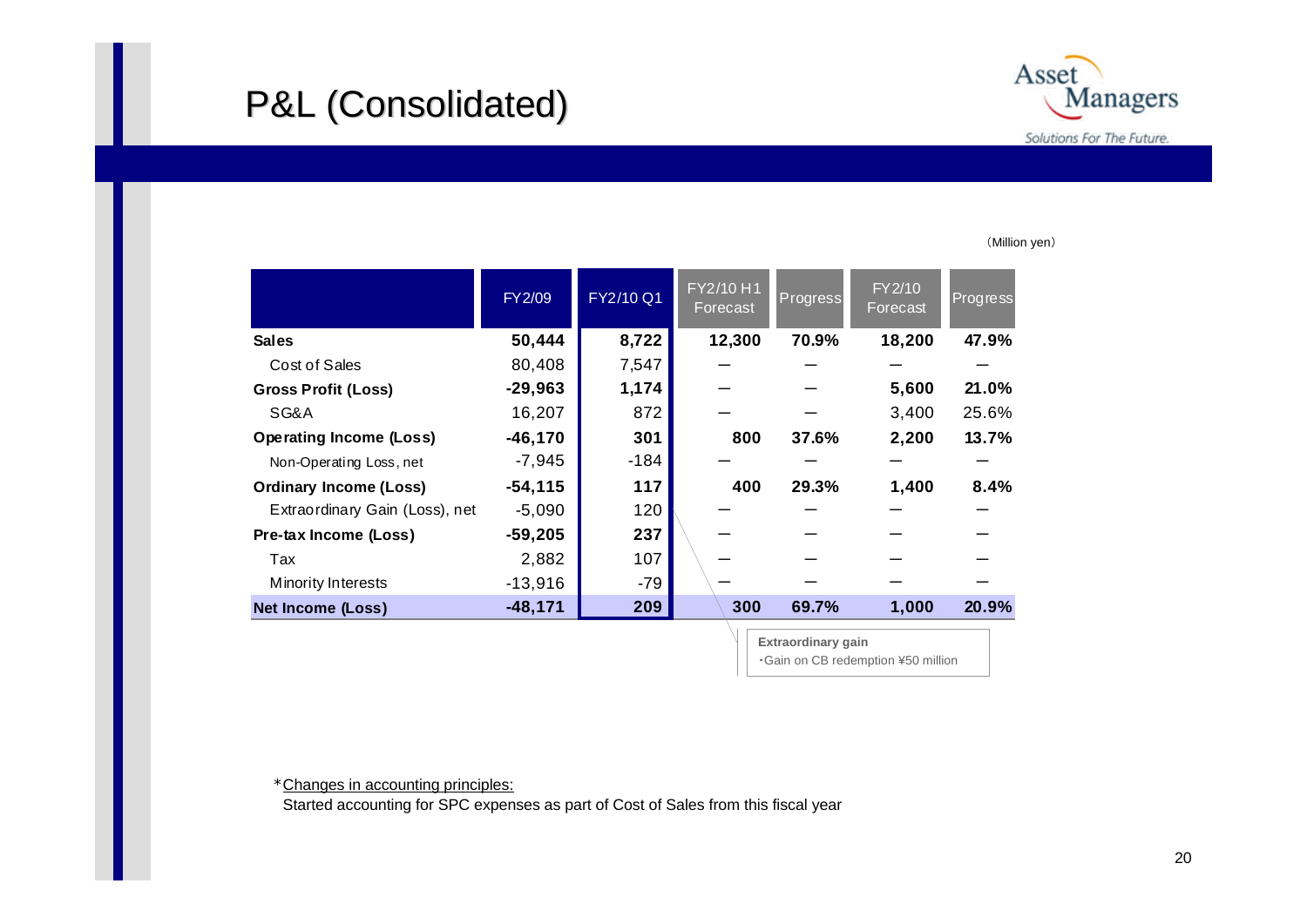

### Appendix: Real Estate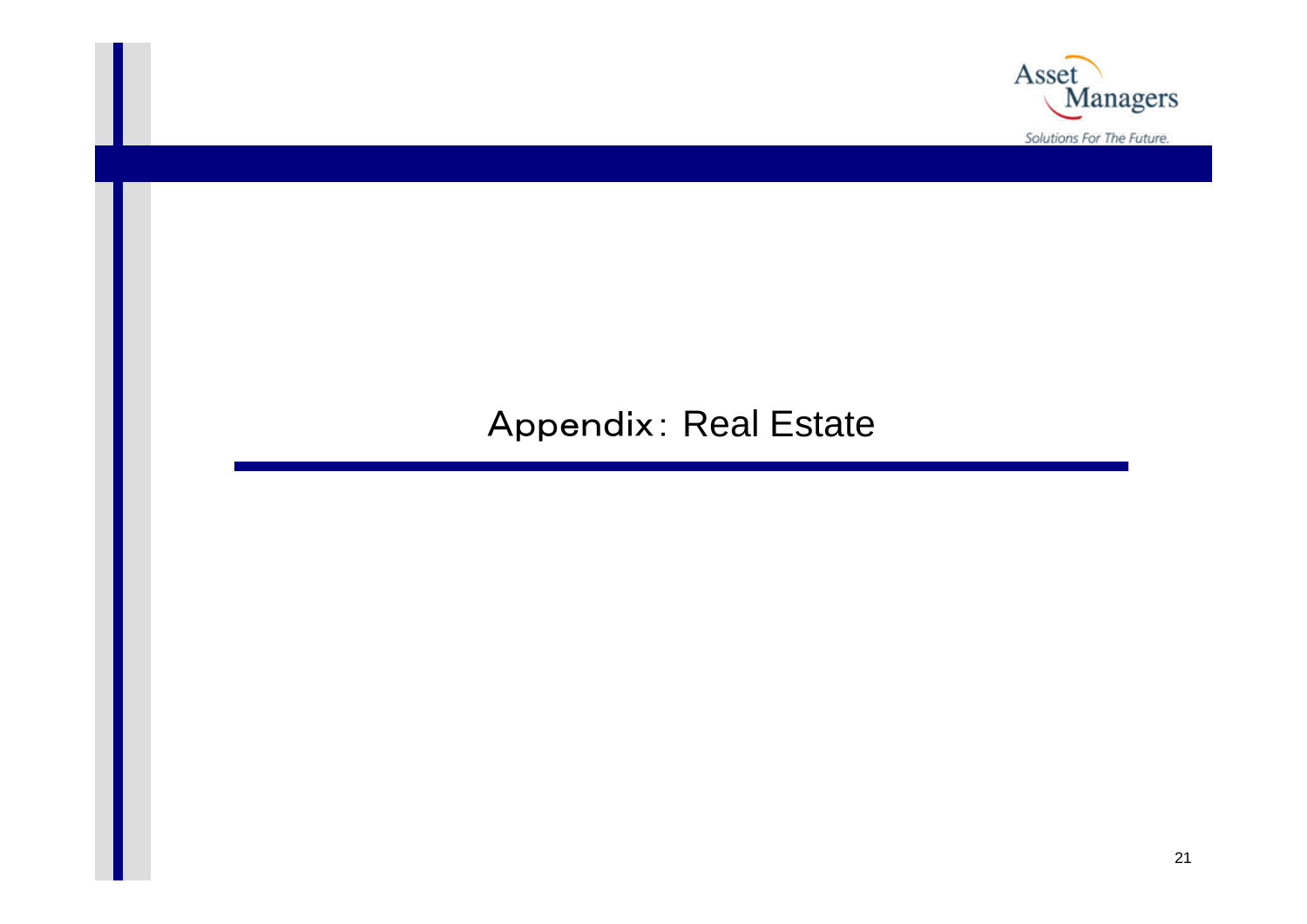#### Assets Under Management (Domestic Real Estate) **Managers**

Solutions For The Future.

Asset

**Assets Under Management**

(billion yen)

|                    | 2/2004 | 2/2005 | 2/2006 | 2/2007 | 2/2008 | 2/2009 | 5/2009 |
|--------------------|--------|--------|--------|--------|--------|--------|--------|
| <b>Development</b> | 64.6   | 111.7  | 151.3  | 211.1  | 161.0  | 105.8  | 40.7   |
| <b>Completed</b>   | 32.6   | 66.3   | 123.3  | 257.0  | 335.0  | 320.7  | 317.3  |
| <b>T</b> otal      | 97.2   | 178.0  | 274.6  | 468.1  | 496.0  | 426.5  | 358.0  |



(billion yen)

Assets Under Management:

AUM includes commingled funds in which Asset Managers Holdings has invested, but does not include Asset Managers Holdings' own direct real estate investments).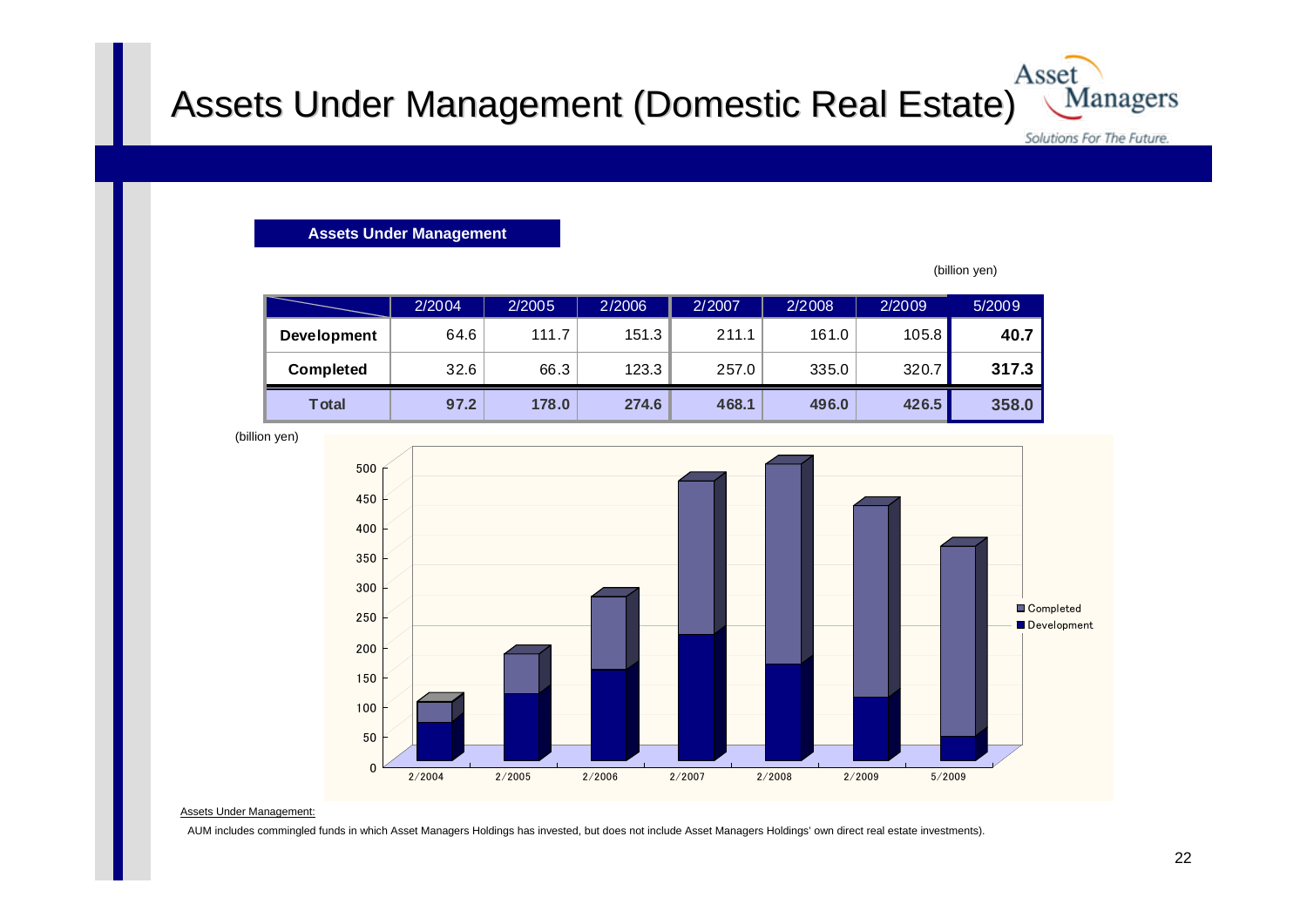#### Asset Domestic Real Estate Funds by Property Type Managers

Solutions For The Future.

(As of May 2009)



 $\checkmark$  Primary focus on office, but considerable experience across all property categories

 $\checkmark$  Strong track record of returns for clients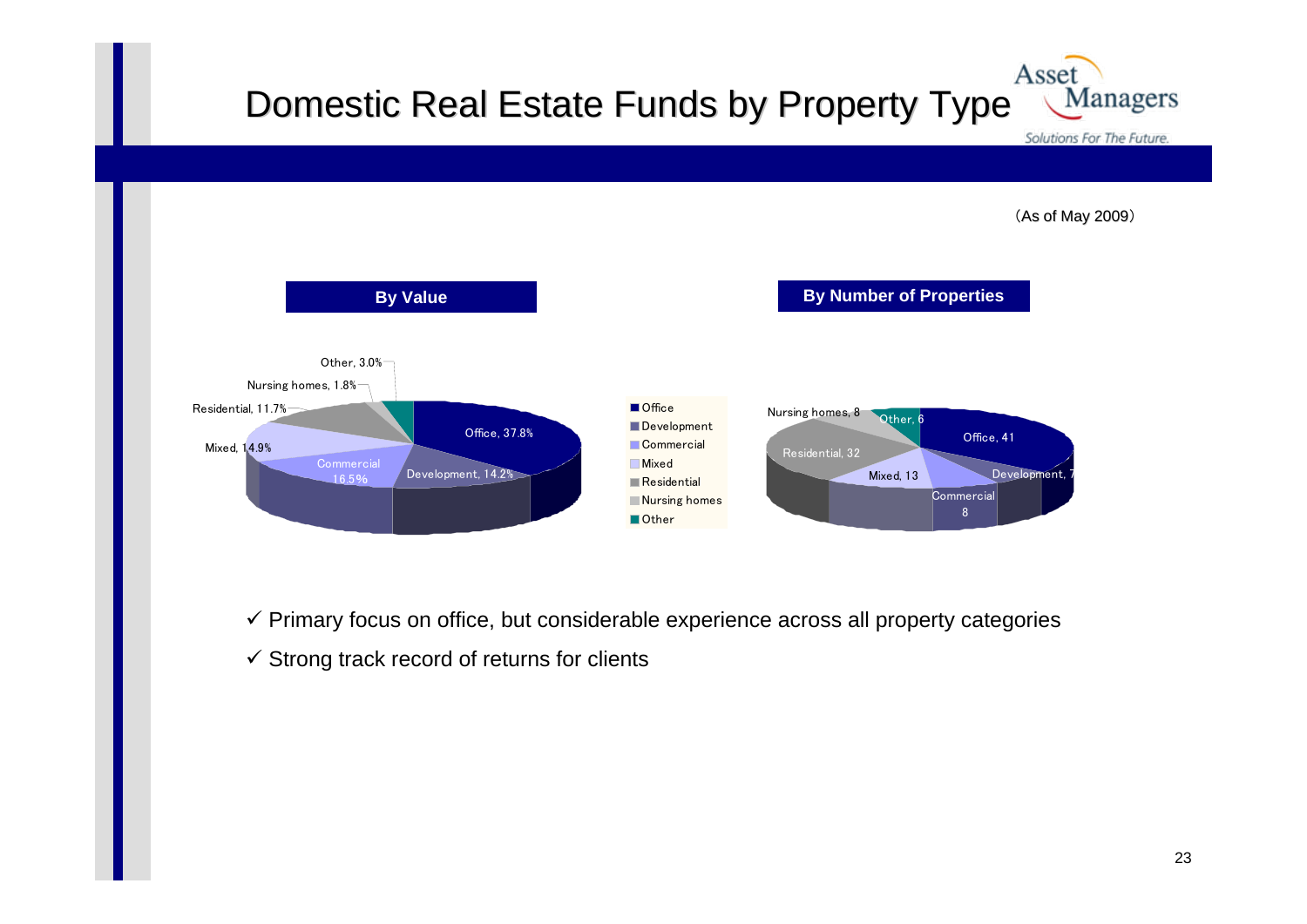### Domestic Real Estate Funds by Location